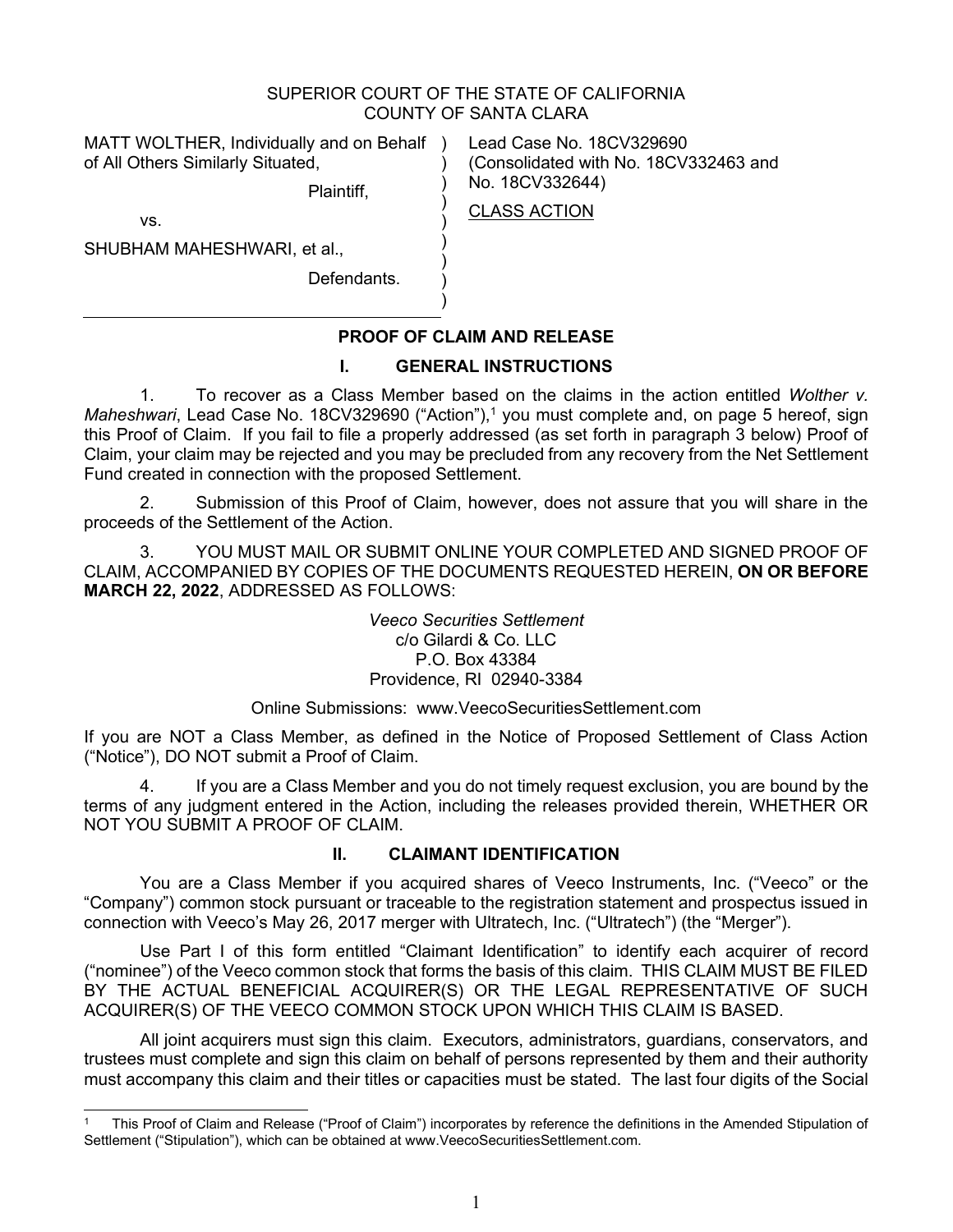Security (or taxpayer identification) number and telephone number of the beneficial owner may be used in verifying the claim. Failure to provide the foregoing information could delay verification of your claim or result in rejection of the claim.

If you are acting in a representative capacity on behalf of a Class Member (for example as an executor, administrator, trustee, or other representative), you must submit evidence of your current authority to act on behalf of that Class Member. Such evidence would include, for example, letters testamentary, letters of administration, or a copy of the trust documents. By signing the Proof of Claim, you will be swearing that you are expressly authorized to act on behalf of the owner of the shares.

**One claim should be submitted for each separate legal entity.** Separate Proofs of Claim should be submitted for each separate legal entity (*e.g.*, a claim from joint owners should not include separate transactions of just one of the joint owners, and an individual should not combine his or her IRA transactions with transactions made solely in the individual's name). Conversely, a single Proof of Claim should be submitted on behalf of one legal entity including all transactions made by that entity on one Proof of Claim, no matter how many separate accounts that entity has (*e.g.*, a corporation with multiple brokerage accounts should include all transactions made in all accounts on one Proof of Claim).

## **III. CLAIM FORM**

Use Part II of this form entitled "Schedule of Transactions in Veeco Common Stock" to supply all required details of your transaction(s). If you need more space or additional schedules, attach separate sheets giving all of the required information in substantially the same form. Sign and print or type your name on each additional sheet.

On the schedules, provide all of the requested information with respect to *all* of your acquisitions of Veeco common stock that you received in the Merger and *all* of your sales of Veeco common stock on or after May 26, 2017, through June 8, 2018, whether such transactions resulted in a profit or a loss. You must also provide all of the requested information with respect to the number of shares of Veeco common stock you held at the close of trading on May 25, 2017 and June 8, 2018. Failure to report all such transactions may result in the rejection of your claim.

List each transaction separately and in chronological order, by trade date, beginning with the earliest. You must accurately provide the month, day, and year of each transaction you list.

## **COPIES OF BROKER CONFIRMATIONS OR OTHER DOCUMENTATION OF YOUR TRANSACTIONS IN VEECO COMMON STOCK SHOULD BE ATTACHED TO YOUR CLAIM. FAILURE TO PROVIDE THIS DOCUMENTATION COULD DELAY VERIFICATION OF YOUR CLAIM OR RESULT IN REJECTION OF YOUR CLAIM.**

**PLEASE NOTE:** As set forth in the Plan of Allocation, each Authorized Claimant shall receive his, her, or its *pro rata* share of the Net Settlement Fund. If the prorated payments to any Authorized Claimant calculates to less than \$10.00, it will not be included in the calculation and no distribution will be made to that Authorized Claimant.

If you have any questions concerning the Proof of Claim, or need additional copies of the Proof of Claim or the Notice, you may contact the Claims Administrator, Gilardi & Co. LLC, at the address on the first page on the Proof of Claim, by email at info@veecosecuritiessettlement.com, or by toll-free phone at 1-866-724-5049, or you can visit the website, www.VeecoSecuritiesSettlement.com, where copies of the Proof of Claim and Notice are available for downloading.

NOTICE REGARDING ELECTRONIC FILES: Certain claimants with large numbers of transactions may request, or may be requested, to submit information regarding their transactions in electronic files. All such claimants MUST also submit a manually signed paper Proof of Claim whether or not they also submit electronic copies. If you wish to submit your claim electronically, you must contact the Claims Administrator at edata@gilardi.com to obtain the required file layout. No electronic files will be considered to have been properly submitted unless the Claims Administrator issues to the claimant a written acknowledgment of receipt and acceptance of electronically submitted data.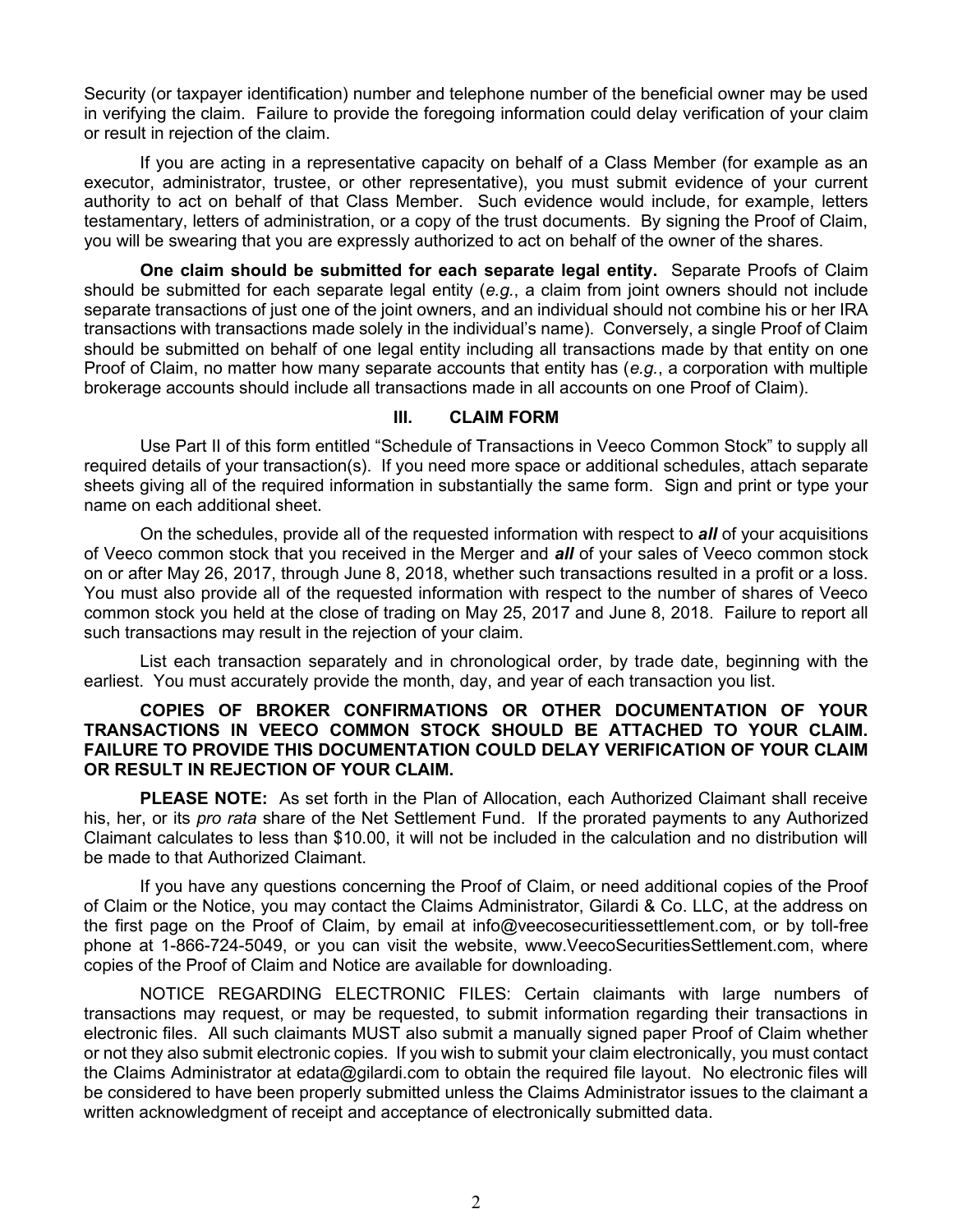| Official                        |                                        |                                                                                                                                                                                                                                                                  |            |                   |                                  | <b>Must Be Postmarked (if Mailed)</b><br>or Received (if Submitted Online)<br>No Later Than March 22, 2022 |
|---------------------------------|----------------------------------------|------------------------------------------------------------------------------------------------------------------------------------------------------------------------------------------------------------------------------------------------------------------|------------|-------------------|----------------------------------|------------------------------------------------------------------------------------------------------------|
| Office<br>Use<br>Only           |                                        | SUPERIOR COURT OF THE STATE OF CALIFORNIA<br><b>COUNTY OF SANTA CLARA</b><br>Wolther v. Maheshwari, et al.<br>Lead Case No. 18CV329690<br><b>PROOF OF CLAIM AND RELEASE</b><br>Please Type or Print in the Boxes Below<br>Do NOT use Red Ink, Pencil, or Staples |            |                   |                                  | VEE                                                                                                        |
|                                 | <b>PART I: CLAIMANT IDENTIFICATION</b> |                                                                                                                                                                                                                                                                  |            |                   |                                  |                                                                                                            |
| <b>Last Name</b>                |                                        |                                                                                                                                                                                                                                                                  | M.I.       | <b>First Name</b> |                                  |                                                                                                            |
| Last Name (Co-Beneficial Owner) |                                        |                                                                                                                                                                                                                                                                  | M.I.       |                   | First Name (Co-Beneficial Owner) |                                                                                                            |
| <b>IRA</b>                      | Joint Tenancy                          | Employee                                                                                                                                                                                                                                                         | Individual |                   | Other                            |                                                                                                            |

Company Name (Beneficial Owner—If Claimant is not an Individual) or Custodian Name if an IRA (specify)

Trustee/Asset Manager/Nominee/Record Owner's Name (If Different from Beneficial Owner Listed Above)

Account#/Fund# (Not Necessary for Individual Filers)

| Last Four Digits of Social Security Number | <b>Taxpayer Identification Number</b> |  |  |  |  |  |
|--------------------------------------------|---------------------------------------|--|--|--|--|--|
| or                                         |                                       |  |  |  |  |  |
| Telephone Number (Primary Daytime)         | Telephone Number (Alternate)          |  |  |  |  |  |
|                                            |                                       |  |  |  |  |  |
| <b>Email Address</b>                       |                                       |  |  |  |  |  |
|                                            |                                       |  |  |  |  |  |

| <b>MAILING INFORMATION</b>                                                          |                              |                                           |                                         |                                                |  |
|-------------------------------------------------------------------------------------|------------------------------|-------------------------------------------|-----------------------------------------|------------------------------------------------|--|
| Address                                                                             |                              |                                           |                                         |                                                |  |
|                                                                                     |                              |                                           |                                         |                                                |  |
| Address                                                                             |                              |                                           |                                         |                                                |  |
|                                                                                     |                              |                                           |                                         |                                                |  |
| City                                                                                |                              | <b>State</b>                              | <b>ZIP Code</b>                         |                                                |  |
|                                                                                     |                              |                                           |                                         |                                                |  |
| <b>Foreign Province</b>                                                             |                              | <b>Foreign Postal Code</b>                |                                         | Foreign Country Name/Abbreviation              |  |
|                                                                                     |                              |                                           |                                         |                                                |  |
|                                                                                     | ATP<br>BE                    | FL<br><b>OP</b>                           |                                         |                                                |  |
| <b>FOR CLAIMS</b><br><b>PROCESSING</b><br>$\mathbf C\mathbf B$<br>OB<br><b>ONLY</b> | KE<br>DR<br>ICI<br><b>EM</b> | <b>RE</b><br><b>ME</b><br><b>SH</b><br>ND | $M$ $M$ $J$ $D$ $D$ $J$ $Y$ $Y$ $Y$ $Y$ | <b>FOR CLAIMS</b><br><b>PROCESSING</b><br>ONLY |  |
| <b>ANII YA MATSAYA</b>                                                              |                              | 3                                         |                                         |                                                |  |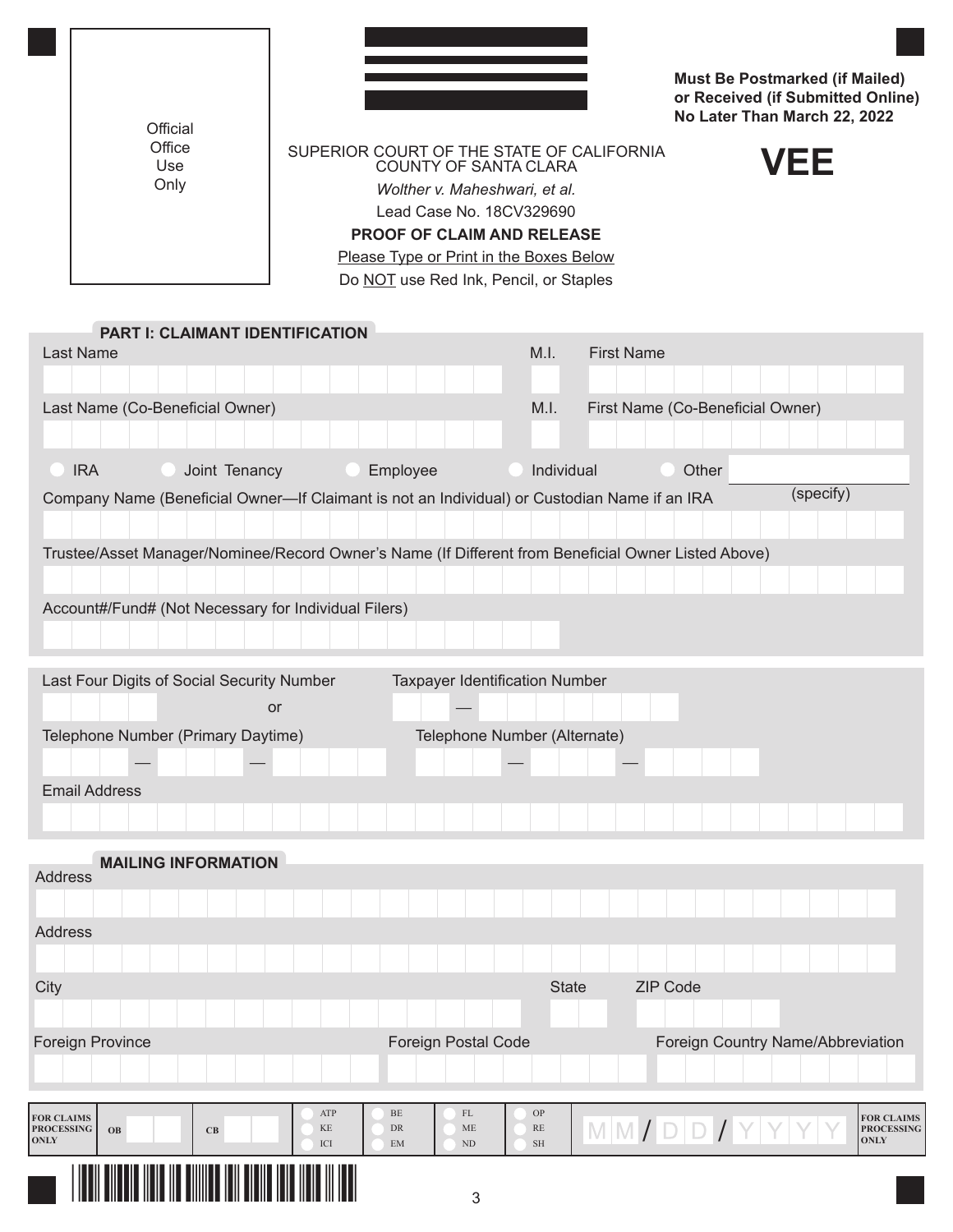## **REMEMBER TO ATTACH COPIES OF BROKER CONFIRMATIONS OR OTHER DOCUMENTATION OF YOUR TRANSACTIONS IN VEECO COMMON STOCK. FAILURE TO PROVIDE THIS DOCUMENTATION COULD DELAY VERIFICATION OF YOUR CLAIM OR RESULT IN REJECTION OF YOUR CLAIM.**

## **PART II: SCHEDULE OF TRANSACTIONS IN VEECO COMMON STOCK**

| A. | Number of shares of Veeco common stock held at<br>the close of trading on May 25, 2017: |  | Proof Enclosed?<br><b>N</b> |
|----|-----------------------------------------------------------------------------------------|--|-----------------------------|
|    |                                                                                         |  |                             |
|    | B. Shares of Veeco common stock acquired in the Merger:                                 |  | Proof Enclosed?<br>. N      |

#### C. Sales of Veeco common stock (May 26, 2017 - June 8, 2018, inclusive): SALES

| <b>SALES</b><br>Trade Date(s) of Shares<br>(List Chronologically) | Number of Shares<br>Sold | <b>Total Sales Price</b><br>(Excluding Commissions,<br>Taxes and Fees).<br>Please round off to<br>the nearest whole dollar | Proof of<br>Sales<br>Enclosed? |
|-------------------------------------------------------------------|--------------------------|----------------------------------------------------------------------------------------------------------------------------|--------------------------------|
| M<br>M<br>D<br>Y<br>$\Box$                                        |                          |                                                                                                                            |                                |
| 1.                                                                |                          | $\boldsymbol{\theta}$                                                                                                      | $\sqrt{00}$<br>N               |
| 2.                                                                |                          | $\boldsymbol{\theta}$                                                                                                      | $\sqrt{00}$<br>$\mathsf{N}$    |
| 3.                                                                |                          | $\boldsymbol{\theta}$                                                                                                      | $\sqrt{00}$<br>$\mathsf{N}$    |
| 4.                                                                |                          | $\frac{1}{2}$                                                                                                              | $\sqrt{00}$<br>$\mathsf{N}$    |
| 5.                                                                |                          | $\frac{1}{2}$                                                                                                              | Υ<br>$\sqrt{00}$<br>N          |

D. Number of shares of Veeco common stock held<br>
at the close of trading on June 8, 2018:<br>
Proof Enclosed?<br>
Proof Enclosed? at the close of trading on June 8, 2018:

## **YOU MUST READ AND SIGN THE RELEASE ON PAGE 5. FAILURE TO SIGN THE RELEASE MAY RESULT IN A DELAY IN PROCESSING OR THE REJECTION OF YOUR CLAIM.**

## **IV. SUBMISSION TO JURISDICTION OF COURT AND ACKNOWLEDGMENTS**

I (We) submit this Proof of Claim under the terms of the Stipulation described in the Notice. I (We) also submit to the jurisdiction of the Superior Court of the State of California, County of Santa Clara, with respect to my (our) claim as a Class Member and for purposes of enforcing the release set forth herein. I (We) further acknowledge that I am (we are) bound by and subject to the terms of any judgment that may be entered in the Action. I (We) agree to furnish additional information to the Claims Administrator to support this claim if requested to do so. I (We) have not submitted any other claim covering the same acquisitions or sales of Veeco common stock during the relevant period and know of no other person having done so on my (our) behalf.

## **V. RELEASE**

1. I (We) hereby acknowledge full and complete satisfaction of, and do hereby fully, finally, and forever settle, release, and discharge from the Released Claims each and all of the "Released Parties," defined as Defendants and each and all of their Related Parties, as defined in the Stipulation.

2. "Released Claims" means all claims, including "Unknown Claims" as defined in the Stipulation, that both (i) arise out of, are based upon, are connected to, or reasonably relate to any of the allegations, acts, transactions, facts, events, matters, occurrences, statements, representations, misrepresentations or omissions involved, set forth, alleged or referred to, in this Action,

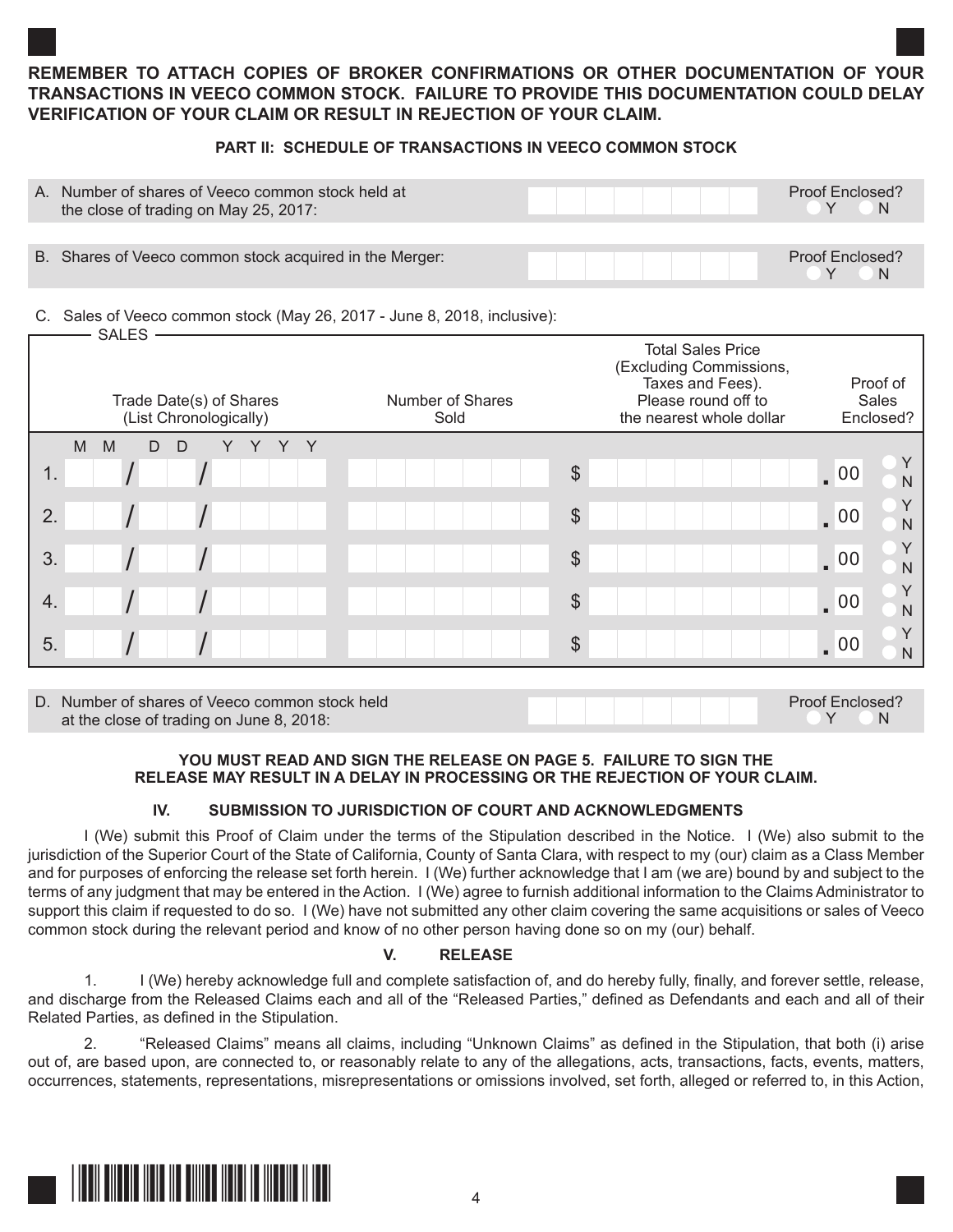or which could have been alleged in, referred to or made part of this Action, and (ii) arise out of, are based upon, are connected to, or reasonably relate to the acquisition of Veeco common stock by Class Members pursuant or traceable to the Offering Documents issued in connection with Veeco's May 26, 2017 Merger with Ultratech. "Released Claims" also includes any and all claims arising out of, relating to, or in connection with the Settlement or resolution of the Action against the Released Parties (including Unknown Claims), except claims to enforce any of the terms of the Stipulation. For the avoidance of doubt, "Released Claims" does not include any claims brought under the federal securities laws against Veeco that are unrelated to the allegations, acts, transactions, facts, events, matters, occurrences, statements, representations, misrepresentations or omissions involved, set forth, alleged or referred to, in this Action, or which were or could have been alleged, referred to or made part of this Action.

3. I (We) hereby warrant and represent that I (we) have not assigned or transferred or purported to assign or transfer, voluntarily or involuntarily, any matter released pursuant to this release or any other part or portion thereof.

I (We) hereby warrant and represent that I (we) have included information about all of my (our) transactions in Veeco common stock that occurred during the relevant period as well as the number of shares held by me (us) at the close of trading on May 25, 2017 and June 8, 2018.

I (We) declare under penalty of perjury under the laws of the State of California that all of the foregoing information supplied on this Proof of Claim by the undersigned is true and correct.

| Executed this                                                                            | day of | in           |                                                                                          |  |
|------------------------------------------------------------------------------------------|--------|--------------|------------------------------------------------------------------------------------------|--|
|                                                                                          |        | (Month/Year) | (City/State/Country)                                                                     |  |
| (Sign your name here)                                                                    |        |              | (Sign your name here)                                                                    |  |
| (Type or print your name here)                                                           |        |              | (Type or print your name here)                                                           |  |
| (Capacity of person(s) signing, e.g.,<br>Beneficial Acquirer, Executor or Administrator) |        |              | (Capacity of person(s) signing, e.g.,<br>Beneficial Acquirer, Executor or Administrator) |  |

## **ACCURATE CLAIMS PROCESSING TAKES A SIGNIFICANT AMOUNT OF TIME. THANK YOU FOR YOUR PATIENCE.**

### Reminder Checklist:

- 1. Please sign the above release and acknowledgment.
- 2. If this claim is being made on behalf of Joint Claimants, then both must sign.
- 3. Remember to attach copies of supporting documentation, if available.
- 4. **Do not send** originals of certificates or other documentation as they will not be returned.
- 5. Keep a copy of your Proof of Claim and all supporting documentation for your records.
- 6. If you desire an acknowledgment of receipt of your Proof of Claim, please send it Certified Mail, Return Receipt Requested.
- 7. If you move, please send your new address to the address below.
- 8. **Do not use red pen or highlighter** on the Proof of Claim or supporting documentation.

## **THIS PROOF OF CLAIM MUST BE SUBMITTED ONLINE OR MAILED NO LATER THAN MARCH 22, 2022, ADDRESSED AS FOLLOWS:**

*Veeco Securities Settlement* c/o Gilardi & Co. LLC P.O. Box 43384 Providence, RI 02940-3384

Online submissions: www.VeecoSecuritiesSettlement.com